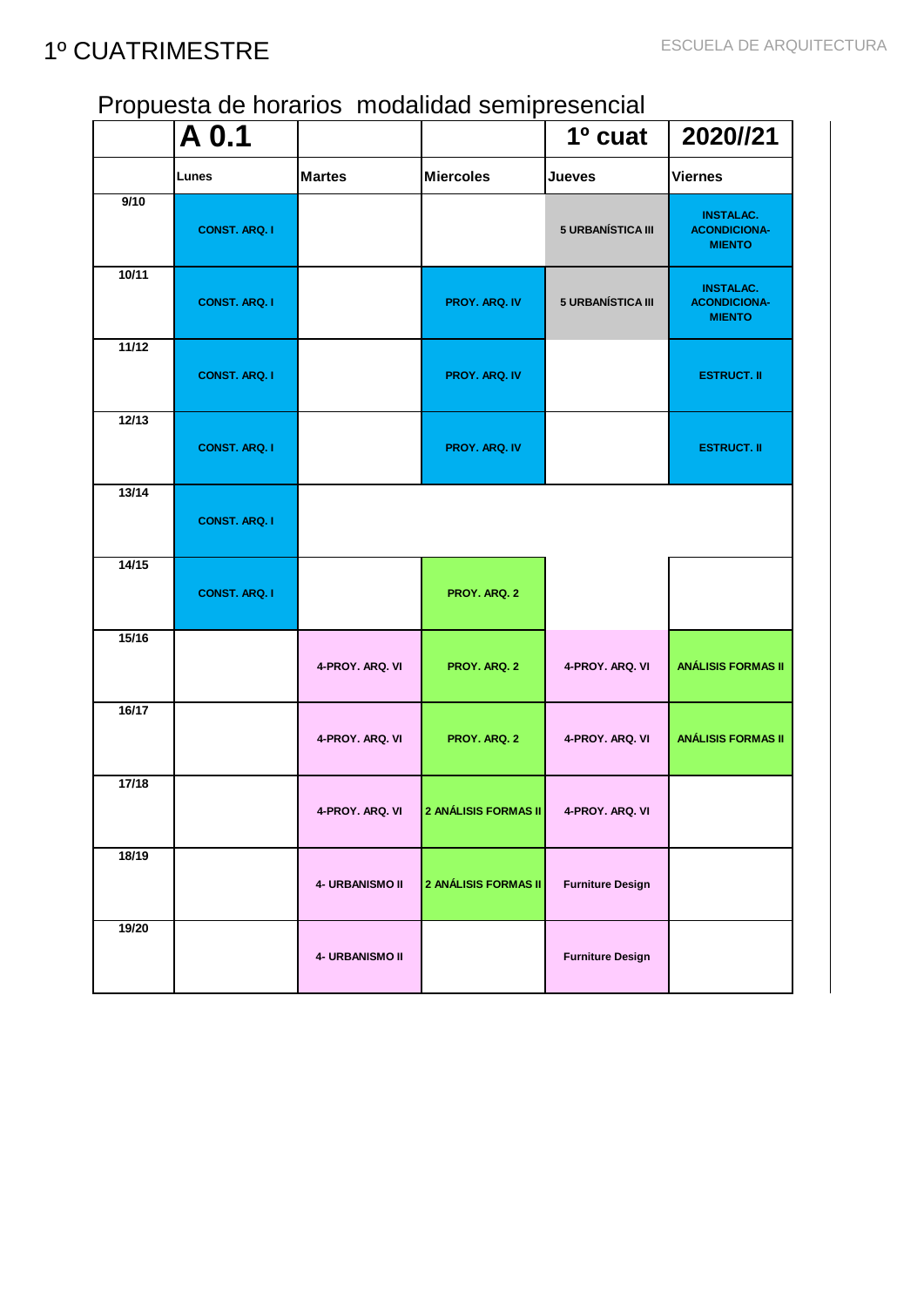|       | $\overline{A}$ 0.2 |                 |                      |                          |                                                          |
|-------|--------------------|-----------------|----------------------|--------------------------|----------------------------------------------------------|
|       | Lunes              | <b>Martes</b>   | <b>Miercoles</b>     | <b>Jueves</b>            | <b>Viernes</b>                                           |
| 9/10  | 1 GEOM. I          | 1 GEOM. I       |                      | <b>5 URBANÍSTICA III</b> | <b>INSTALAC.</b><br><b>ACONDICIONA-</b><br><b>MIENTO</b> |
| 10/11 | 1 GEOM. I          | 1 GEOM. I       | <b>PROY. ARQ. IV</b> | 5 URBANÍSTICA III        | <b>INSTALAC.</b><br><b>ACONDICIONA-</b><br><b>MIENTO</b> |
| 11/12 | 1 GEOM. I          | 1 GEOM. I       | PROY. ARQ. IV        |                          | <b>ESTRUCT. II</b>                                       |
| 12/13 | 1 GEOM. I          |                 | PROY. ARQ. IV        |                          | <b>ESTRUCT. II</b>                                       |
| 13/14 | 1 GEOM. I          |                 |                      |                          |                                                          |
| 14/15 | 1 GEOM. I          |                 | PROY. ARQ. 2         |                          |                                                          |
| 15/16 |                    | 4-PROY. ARQ. VI | PROY. ARQ. 2         | 4-PROY. ARQ. VI          | 2 ANÁLISIS FORMAS II                                     |
| 16/17 |                    | 4-PROY. ARQ. VI | PROY. ARQ. 2         | 4-PROY. ARQ. VI          | 2 ANÁLISIS FORMAS II                                     |
| 17/18 |                    | 4-PROY. ARQ. VI |                      | 4-PROY. ARQ. VI          | 2 ANÁLISIS FORMAS II                                     |
| 18/19 |                    | 4- URBANISMO II |                      |                          | 2 ANÁLISIS FORMAS II                                     |
| 19/20 |                    | 4- URBANISMO II |                      |                          |                                                          |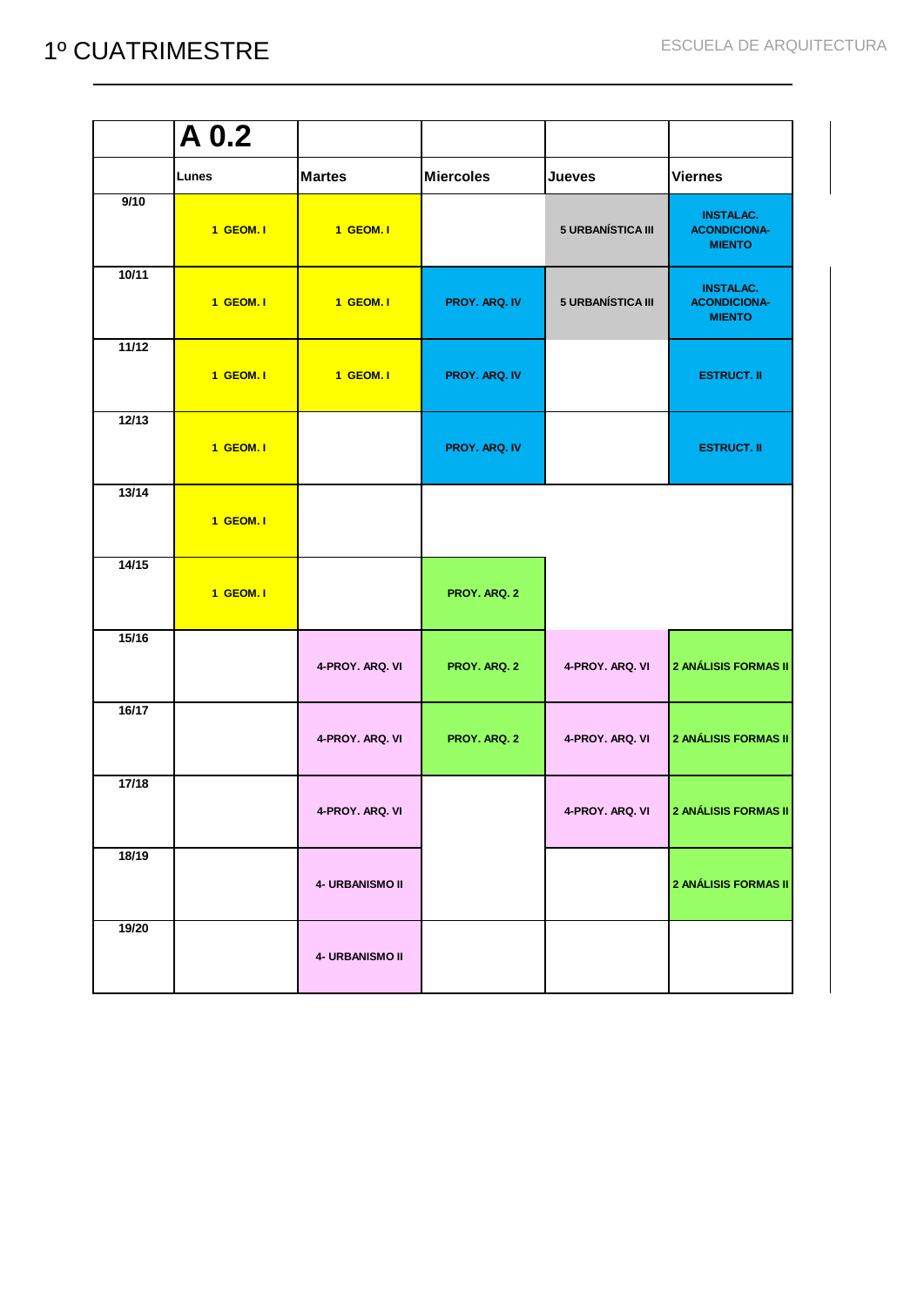|       | $\overline{A}$ 0.3        |                        |                             | 1º cuat                  | $\boldsymbol{0}$                                         |
|-------|---------------------------|------------------------|-----------------------------|--------------------------|----------------------------------------------------------|
|       | Lunes                     | <b>Martes</b>          | <b>Miercoles</b>            | <b>Jueves</b>            | <b>Viernes</b>                                           |
| 9/10  | 1 GEOM   B                | 1 GEOM I D             |                             | <b>5 URBANÍSTICA III</b> | <b>ESTRUCT. II</b>                                       |
| 10/11 | 1 GEOM I B                | 1 GEOM I D             | PROY. ARQ. IV               | 5 URBANÍSTICA III        | <b>ESTRUCT. II</b>                                       |
| 11/12 | 1 GEOM I B                | 1 GEOM I D             | <b>PROY. ARQ. IV</b>        |                          | <b>INSTALAC.</b><br><b>ACONDICIONA-</b><br><b>MIENTO</b> |
| 12/13 | 1 GEOM I E                |                        | PROY. ARQ. IV               |                          | <b>INSTALAC.</b><br><b>ACONDICIONA-</b><br><b>MIENTO</b> |
| 13/14 | 1 GEOM I E                |                        |                             |                          |                                                          |
| 14/15 | 1 GEOM I E                |                        | PROY. ARQ. 2                |                          |                                                          |
| 15/16 |                           | 4-PROY. ARQ. VI        | PROY. ARQ. 2                | 4-PROY. ARQ. VI          | 2 ANÁLISIS FORMAS II<br>в                                |
| 16/17 | <b>MÁSTER HABILITANTE</b> | 4-PROY. ARQ. VI        | PROY. ARQ. 2                | 4-PROY. ARQ. VI          | 2 ANÁLISIS FORMAS II<br>в                                |
| 17/18 | <b>MÁSTER HABILITANTE</b> | 4-PROY. ARQ. VI        | <b>2 ANÁLISIS FORMAS II</b> | 4-PROY, ARQ, VI          |                                                          |
| 18/19 | <b>MÁSTER HABILITANTE</b> | <b>4- URBANISMO II</b> | 2 ANÁLISIS FORMAS II        |                          |                                                          |
| 19/20 | <b>MÁSTER HABILITANTE</b> | <b>4- URBANISMO II</b> |                             |                          |                                                          |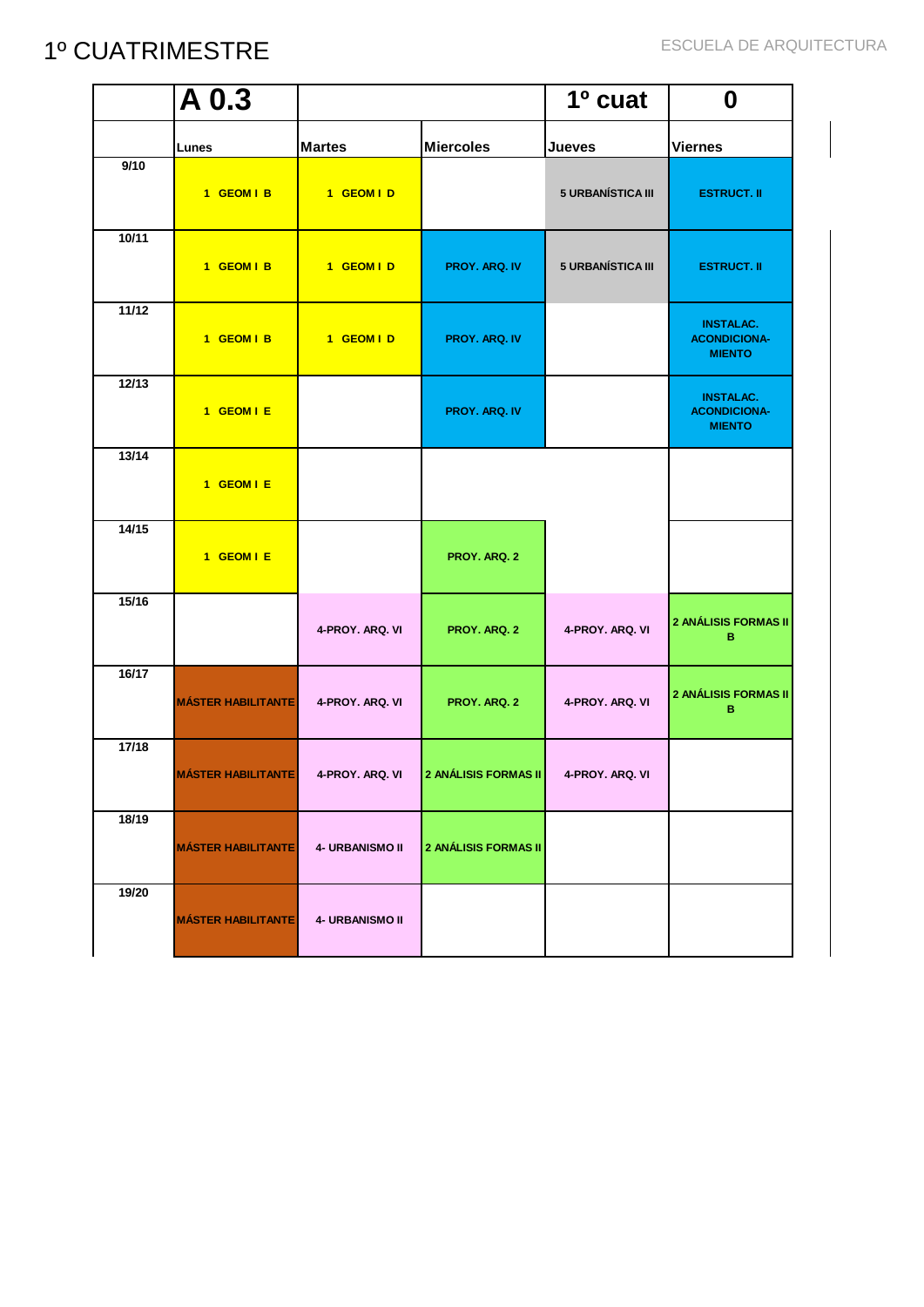|       | <b>Iglesia A</b>          |                                |                           | 1º cuat       |                     |
|-------|---------------------------|--------------------------------|---------------------------|---------------|---------------------|
|       | Lunes                     | <b>Martes</b>                  | <b>Miercoles</b>          | <b>Jueves</b> | <b>Viernes</b>      |
| 9/10  | T. DIBUJO I               | T. DIBUJO I                    |                           |               | <b>FÍSICA</b>       |
| 10/11 | T. DIBUJO I               | T. DIBUJO I                    | <b>PROY. ARQ. IV</b>      |               | <b>FÍSICA</b>       |
| 11/12 | T. DIBUJO I               | T. DIBUJO I                    | <b>PROY. ARQ. IV</b>      |               | <b>MATEMÁTICAS</b>  |
| 12/13 | T. DIBUJO I               | T. DIBUJO I                    | PROY. ARQ. IV             |               |                     |
| 13/14 | T. DIBUJO I               |                                |                           |               |                     |
| 14/15 | T. DIBUJO I               | <b>INT. A LA CONST.</b><br>(A) |                           |               |                     |
| 15/16 |                           | <b>INT. A LA CONST.</b><br>(A) |                           |               | T. DIBUJO II        |
| 16/17 | <b>MÁSTER HABILITANTE</b> | <b>INT. A LA CONST.</b><br>(E) | <b>MÁSTER HABILITANTE</b> |               | <b>T. DIBUJO II</b> |
| 17/18 | <b>MÁSTER HABILITANTE</b> | <b>INT. A LA CONST.</b><br>(E) | <b>MÁSTER HABILITANTE</b> |               | T. DIBUJO II        |
| 18/19 | <b>MÁSTER HABILITANTE</b> | <b>INT. A LA CONST.</b><br>(B) | <b>MÁSTER HABILITANTE</b> |               | T. DIBUJO II        |
| 19/20 | <b>MÁSTER HABILITANTE</b> | <b>INT. A LA CONST.</b><br>(B) | <b>MÁSTER HABILITANTE</b> |               |                     |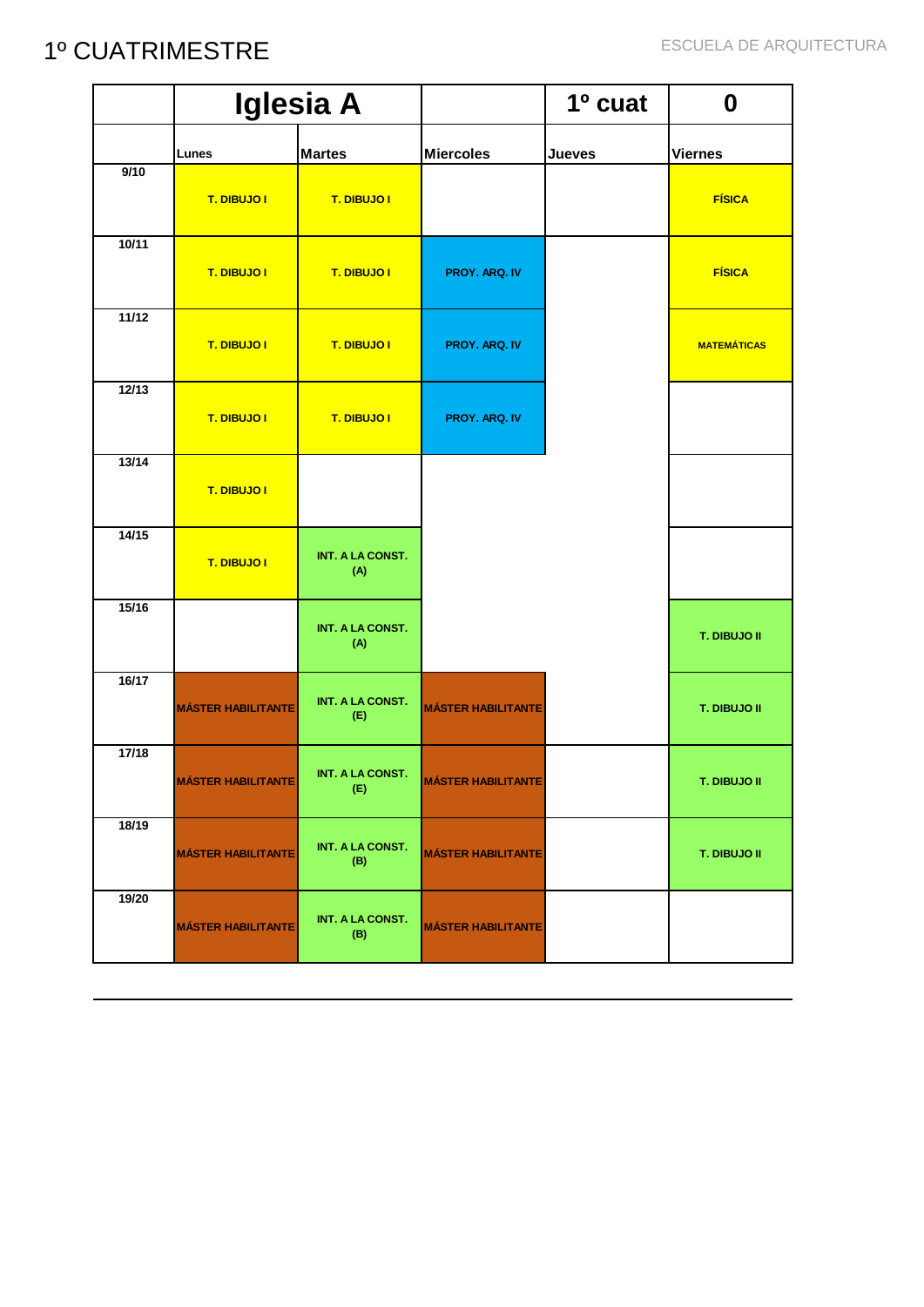|       | $\overline{A}0.4$ |                                    |                   | 1º cuat                  | $\boldsymbol{0}$                                |
|-------|-------------------|------------------------------------|-------------------|--------------------------|-------------------------------------------------|
| $C1-$ | Lunes             | <b>Martes</b>                      | <b>Miercoles</b>  | <b>Jueves</b>            | <b>Viernes</b>                                  |
| 9/10  |                   |                                    |                   | Rehab.<br>medioambiental |                                                 |
| 10/11 |                   | <b>Rest. Contemp. Y</b><br>Paisaje | Arq. Hospitalaria | Rehab.<br>medioambiental | Ciudad no planificada /<br>Mat. Ült. Generación |
| 11/12 |                   | <b>Rest. Contemp. Y</b><br>Paisaje | Arq. Hospitalaria | Rehab.<br>medioambiental | Ciudad no planificada /<br>Mat. Ült. Generación |
| 12/13 |                   | <b>Rest. Contemp. Y</b><br>Paisaje | Arq. Hospitalaria |                          | Ciudad no planificada /<br>Mat. Ült. Generación |
| 13/14 |                   |                                    | Arq. Hospitalaria | 4-PROY. ARQ. VI          | Ciudad no planificada /<br>Mat. Ült. Generación |
| 14/15 |                   |                                    | PROY. ARQ. 2      | 4-PROY. ARQ. VI          |                                                 |
| 15/16 |                   | 4-PROY. ARQ. VI                    | PROY. ARQ. 2      | 4-PROY. ARQ. VI          |                                                 |
| 16/17 | <b>MUPAAC</b>     | 4-PROY. ARQ. VI                    | PROY. ARQ. 2      |                          |                                                 |
| 17/18 | <b>MUPAAC</b>     | 4-PROY, ARQ, VI                    |                   |                          |                                                 |
| 18/19 | <b>MUPAAC</b>     |                                    |                   |                          |                                                 |
| 19/20 | <b>MUPAAC</b>     |                                    |                   |                          |                                                 |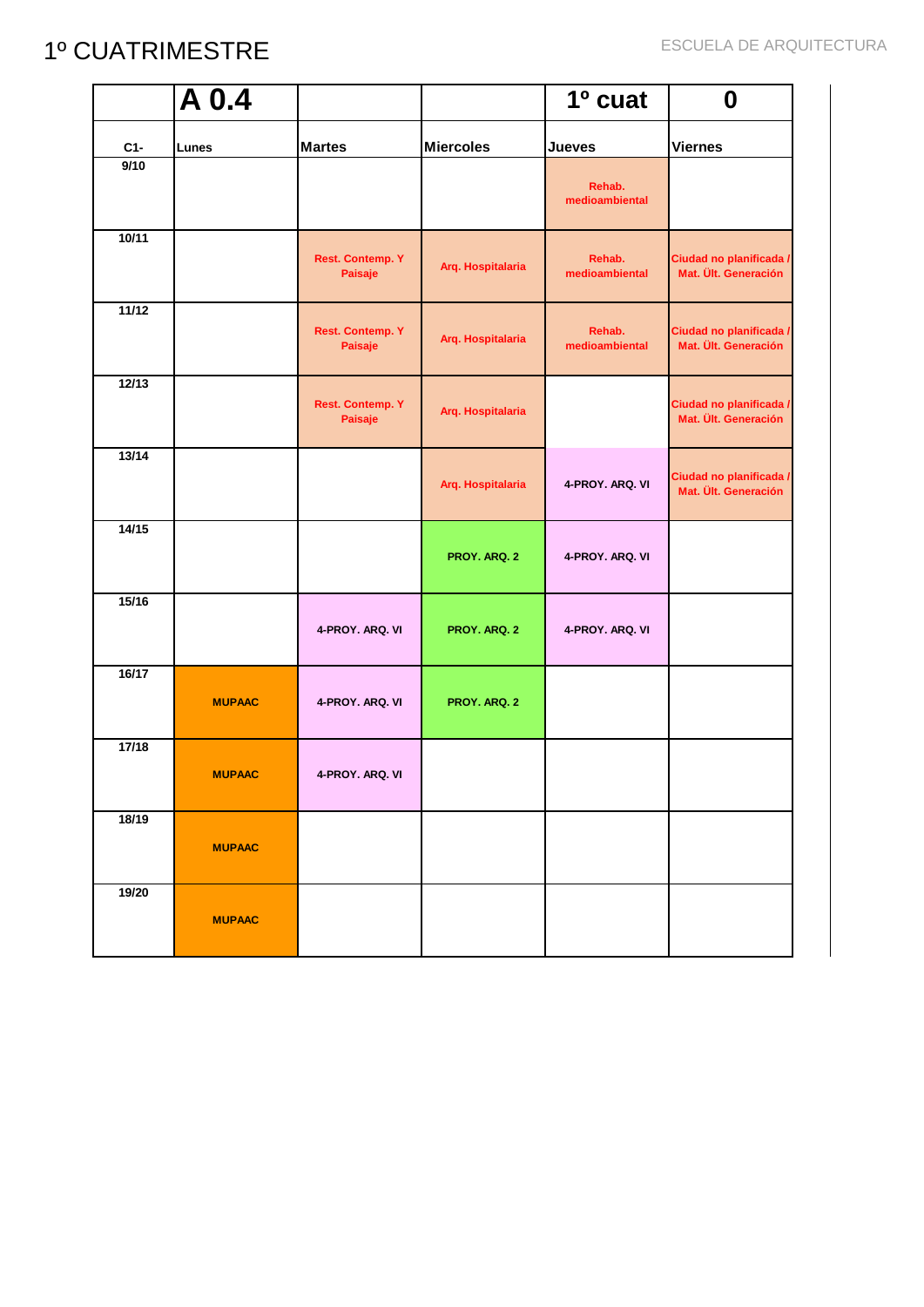|       | $\overline{A}0.5$                                                           |                          |                                                                             | 1º cuat                  | $\boldsymbol{0}$ |
|-------|-----------------------------------------------------------------------------|--------------------------|-----------------------------------------------------------------------------|--------------------------|------------------|
| $C1-$ | Lunes                                                                       | <b>Martes</b>            | <b>Miercoles</b>                                                            | <b>Jueves</b>            | <b>Viernes</b>   |
| 9/10  |                                                                             |                          |                                                                             |                          |                  |
|       |                                                                             |                          |                                                                             |                          |                  |
| 10/11 |                                                                             | 5 PROY. ARQUITEC.<br>VII |                                                                             |                          |                  |
| 11/12 |                                                                             | 5 PROY. ARQUITEC.<br>VII |                                                                             | 5 PROY. ARQUITEC.<br>VII |                  |
| 12/13 |                                                                             | 5 PROY. ARQUITEC.<br>VII |                                                                             | 5 PROY. ARQUITEC.<br>VII |                  |
| 13/14 |                                                                             |                          |                                                                             | 5 PROY. ARQUITEC.<br>VII |                  |
| 14/15 |                                                                             |                          |                                                                             |                          |                  |
| 15/16 |                                                                             |                          |                                                                             |                          |                  |
| 16/17 | MÁSTER HABILITANTE MÁSTER HABILITANTE MÁSTER HABILITANTE MÁSTER HABILITANTE |                          |                                                                             |                          |                  |
| 17/18 | MÁSTER HABILITANTE MÁSTER HABILITANTE MÁSTER HABILITANTE MÁSTER HABILITANTE |                          |                                                                             |                          |                  |
| 18/19 |                                                                             |                          | MÁSTER HABILITANTE MÁSTER HABILITANTE MÁSTER HABILITANTE MÁSTER HABILITANTE |                          |                  |
| 19/20 |                                                                             |                          | MÁSTER HABILITANTE MÁSTER HABILITANTE MÁSTER HABILITANTE MÁSTER HABILITANTE |                          |                  |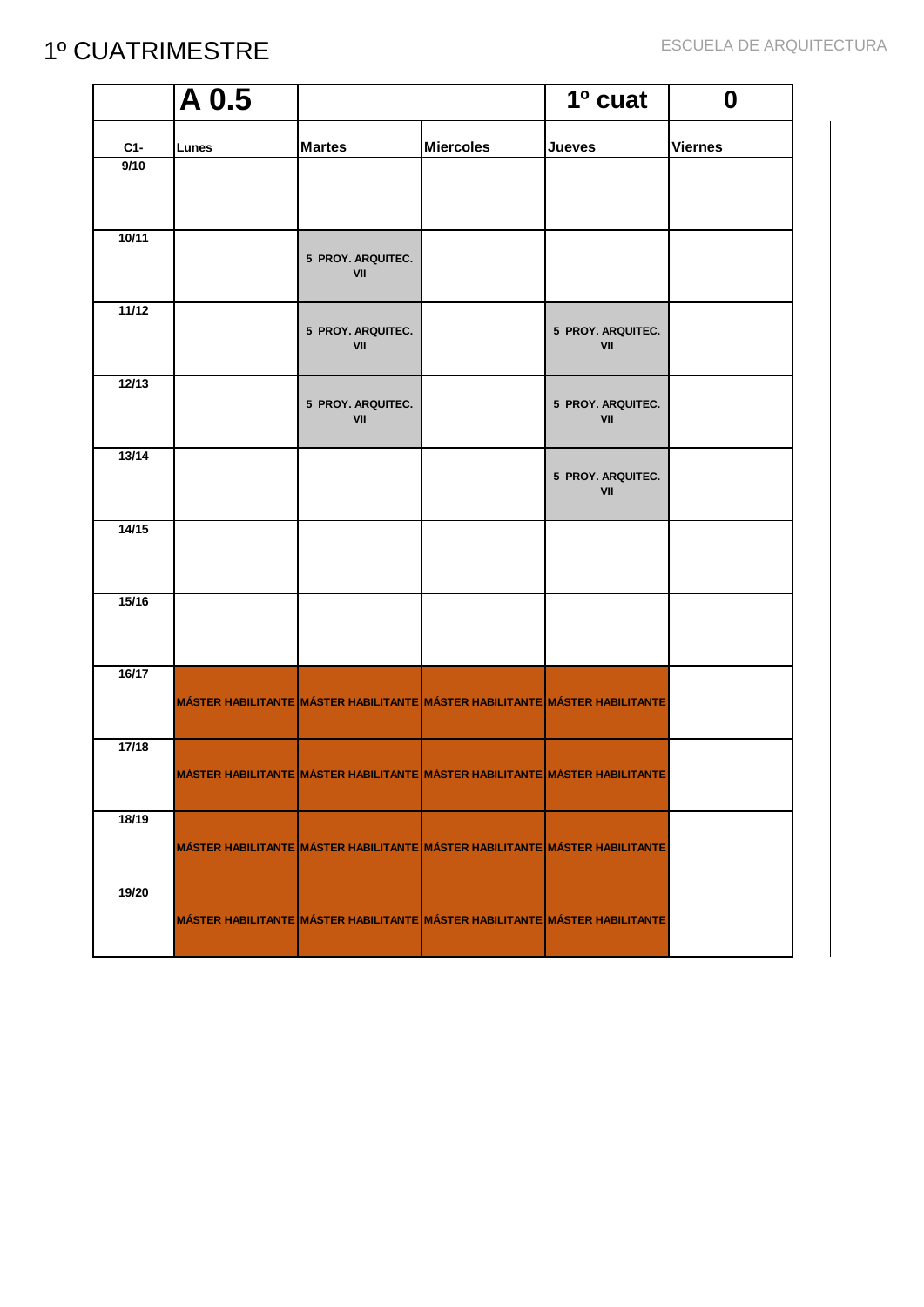|       | <b>PATIO</b> |               |                  | 1º cuat       | $\boldsymbol{0}$ |
|-------|--------------|---------------|------------------|---------------|------------------|
|       | Lunes        | <b>Martes</b> | <b>Miercoles</b> | <b>Jueves</b> | <b>Viernes</b>   |
| 9/10  | T. DIBUJO I  | T. DIBUJO I   |                  |               |                  |
| 10/11 | T. DIBUJO I  | T. DIBUJO I   |                  |               |                  |
| 11/12 | T. DIBUJO I  | T. DIBUJO I   |                  |               |                  |
| 12/13 | T. DIBUJO I  | T. DIBUJO I   |                  |               |                  |
| 13/14 | T. DIBUJO I  | T. DIBUJO I   |                  |               |                  |
| 14/15 | T. DIBUJO I  | T. DIBUJO I   |                  |               |                  |
| 15/16 |              |               |                  |               |                  |
| 16/17 |              |               |                  |               |                  |
| 17/18 |              |               |                  |               |                  |
| 18/19 |              |               |                  |               |                  |
| 19/20 |              |               |                  |               |                  |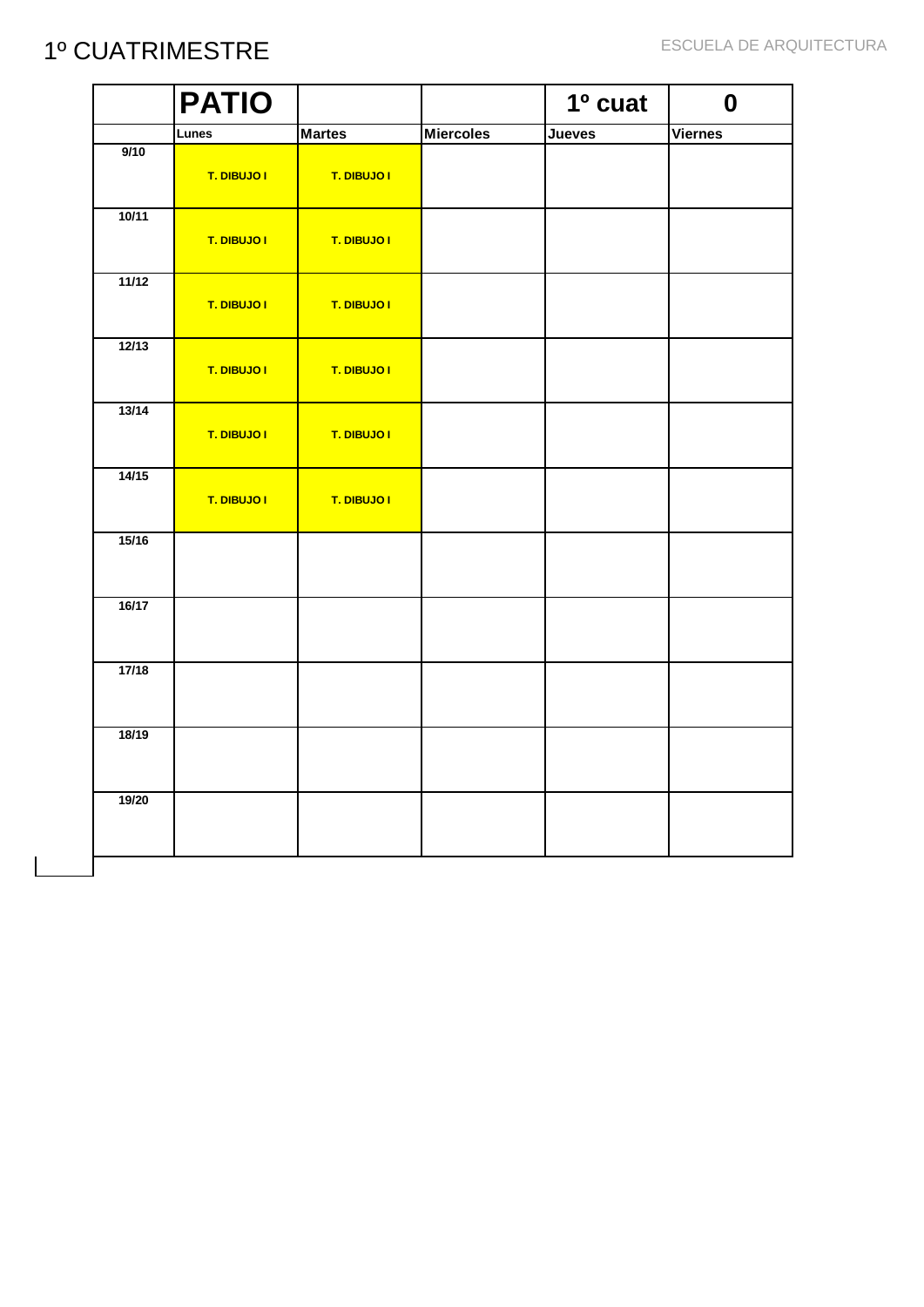|       | <b>Salon</b> |               |                  |               |                  |
|-------|--------------|---------------|------------------|---------------|------------------|
|       | de           |               |                  |               |                  |
|       | grados       |               |                  | 1º cuat       | $\boldsymbol{0}$ |
|       | Lunes        | <b>Martes</b> | <b>Miercoles</b> | <b>Jueves</b> | <b>Viernes</b>   |
| 9/10  |              |               |                  |               |                  |
| 10/11 |              |               |                  |               |                  |
| 11/12 |              |               |                  |               |                  |
| 12/13 |              |               |                  |               |                  |
| 13/14 |              |               |                  |               |                  |
| 14/15 |              |               |                  |               |                  |
| 15/16 |              |               |                  |               |                  |
| 16/17 |              |               |                  |               |                  |
| 17/18 |              |               |                  |               |                  |
| 18/19 |              |               |                  |               |                  |
| 19/20 |              |               |                  |               |                  |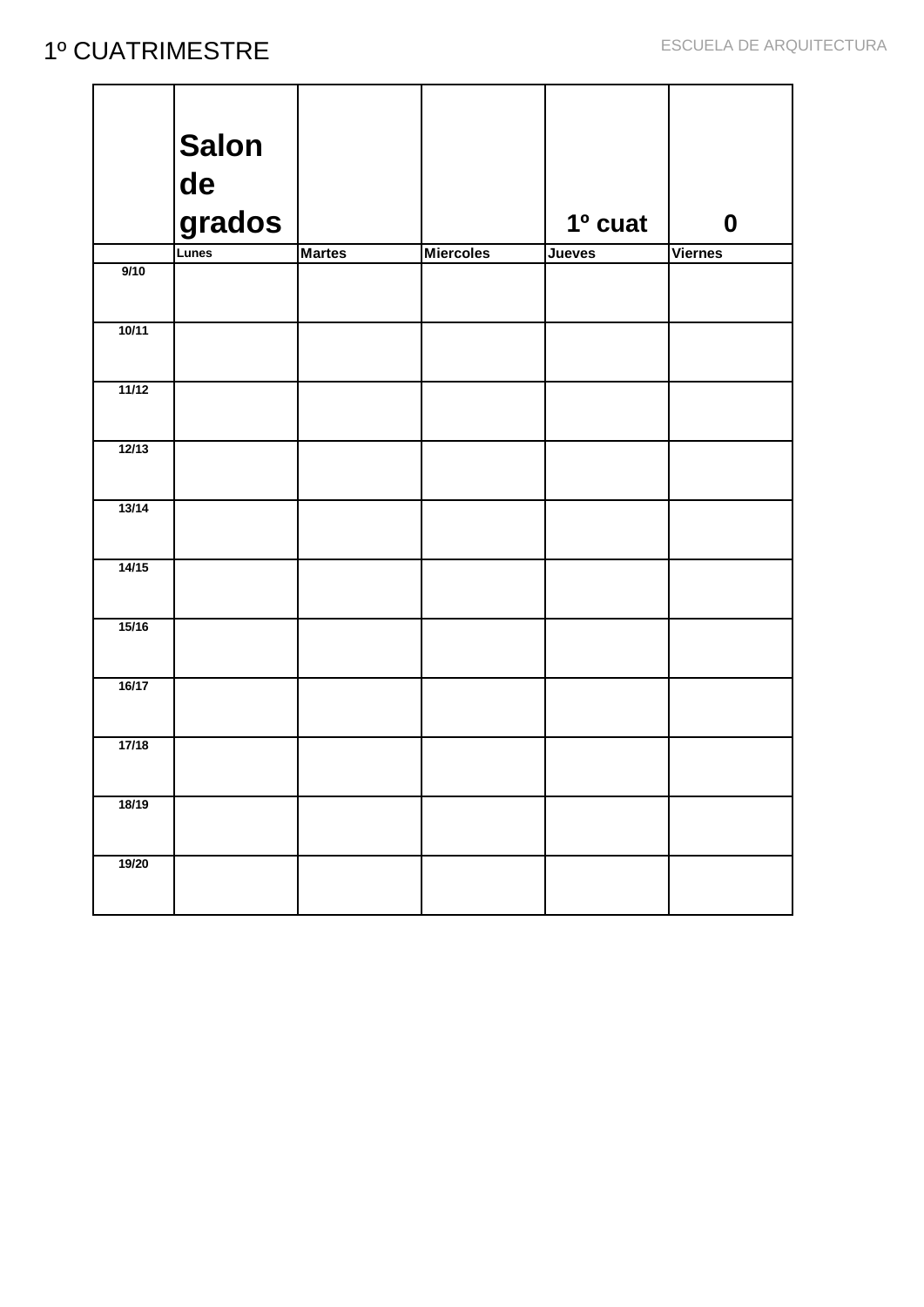|       | $\overline{A1.1}$    |                   |                      | 1º cuat       | 2020//21            |
|-------|----------------------|-------------------|----------------------|---------------|---------------------|
|       | Lunes                | <b>Martes</b>     | <b>Miercoles</b>     | <b>Jueves</b> | <b>Viernes</b>      |
| 9/10  |                      |                   | 5 MECÁNICA DEL SUELO |               | <b>MATEMÁTICAS</b>  |
| 10/11 |                      |                   | 5 MECÁNICA DEL SUELO |               | <b>FÍSICA</b>       |
| 11/12 | <b>COMPOSICIÓN I</b> |                   | 5 TALLER CONST.      |               | <b>FÍSICA</b>       |
| 12/13 | <b>COMPOSICIÓN I</b> |                   | 5 TALLER CONST.      |               | <b>MATEMÁTICAS</b>  |
| 13/14 | <b>COMPOSICIÓN I</b> |                   |                      |               |                     |
| 14/15 | <b>COMPOSICIÓN I</b> | T. E HIST. ARQ. I |                      |               |                     |
| 15/16 |                      | T. E HIST. ARQ. I |                      |               | T. DIBUJO II        |
| 16/17 |                      | T. E HIST. ARQ. I |                      |               | T. DIBUJO II        |
| 17/18 |                      | T. E HIST. ARQ. I |                      |               | <b>T. DIBUJO II</b> |
| 18/19 |                      | T. E HIST. ARQ. I |                      |               | T. DIBUJO II        |
| 19/20 |                      | T. E HIST. ARQ. I |                      |               |                     |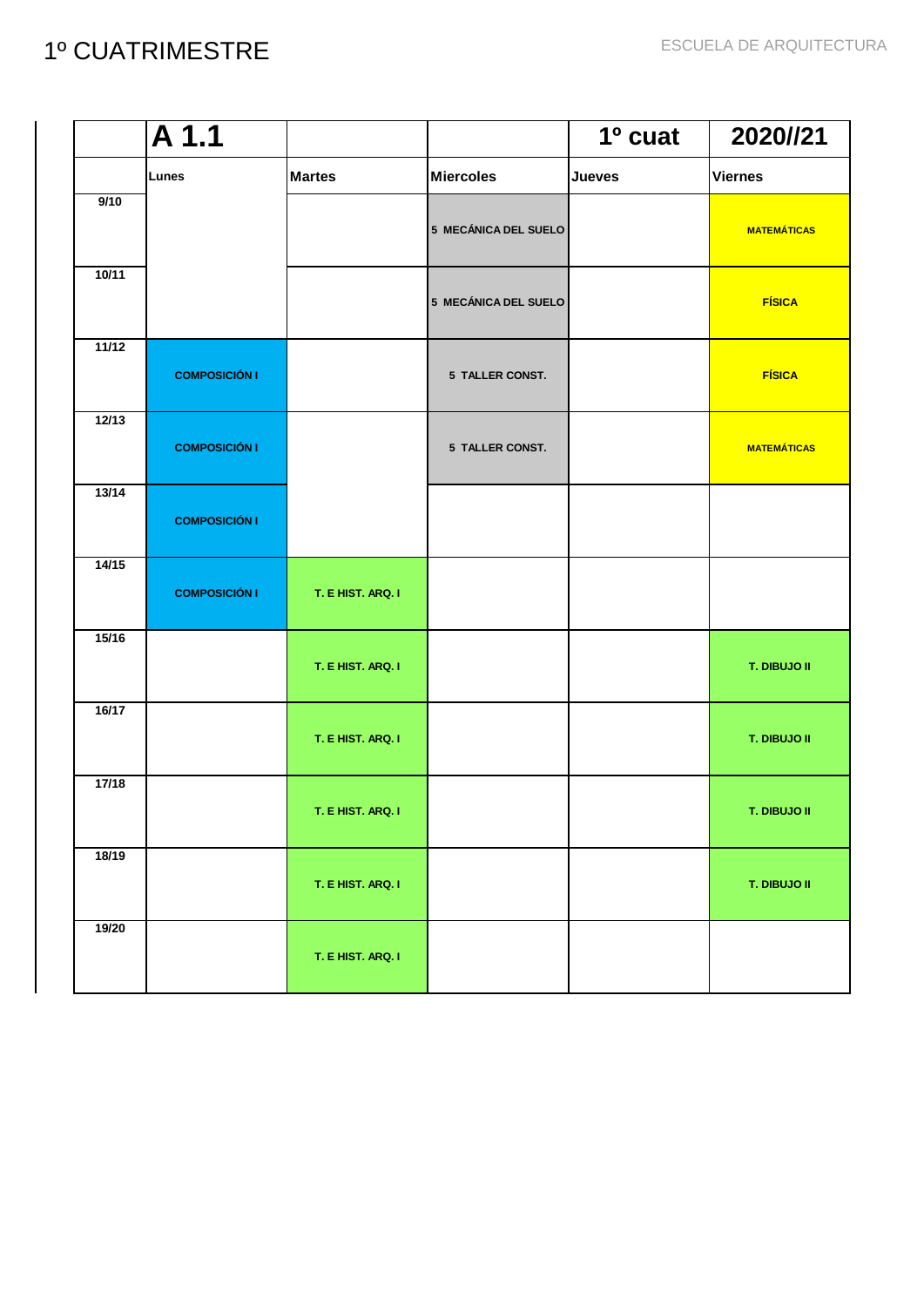|       | $\overline{A1.2}$ |                           |                      | 1º cuat       | $\boldsymbol{0}$   |
|-------|-------------------|---------------------------|----------------------|---------------|--------------------|
|       | Lunes             | <b>Martes</b>             | <b>Miercoles</b>     | <b>Jueves</b> | <b>Viernes</b>     |
| 9/10  |                   |                           | 5 MECÁNICA DEL SUELO |               |                    |
| 10/11 |                   |                           | 5 MECÁNICA DEL SUELO |               | <b>MATEMÁTICAS</b> |
| 11/12 |                   |                           | 5 TALLER CONST.      |               | <b>FÍSICA</b>      |
| 12/13 |                   |                           | 5 TALLER CONST.      |               | <b>FÍSICA</b>      |
| 13/14 |                   |                           |                      |               |                    |
| 14/15 |                   |                           |                      |               |                    |
| 15/16 |                   |                           |                      |               |                    |
| 16/17 |                   | <b>MÁSTER HABILITANTE</b> |                      |               |                    |
| 17/18 |                   | <b>MÁSTER HABILITANTE</b> |                      |               |                    |
| 18/19 |                   | <b>MÁSTER HABILITANTE</b> |                      |               |                    |
| 19/20 |                   | <b>MÁSTER HABILITANTE</b> |                      |               |                    |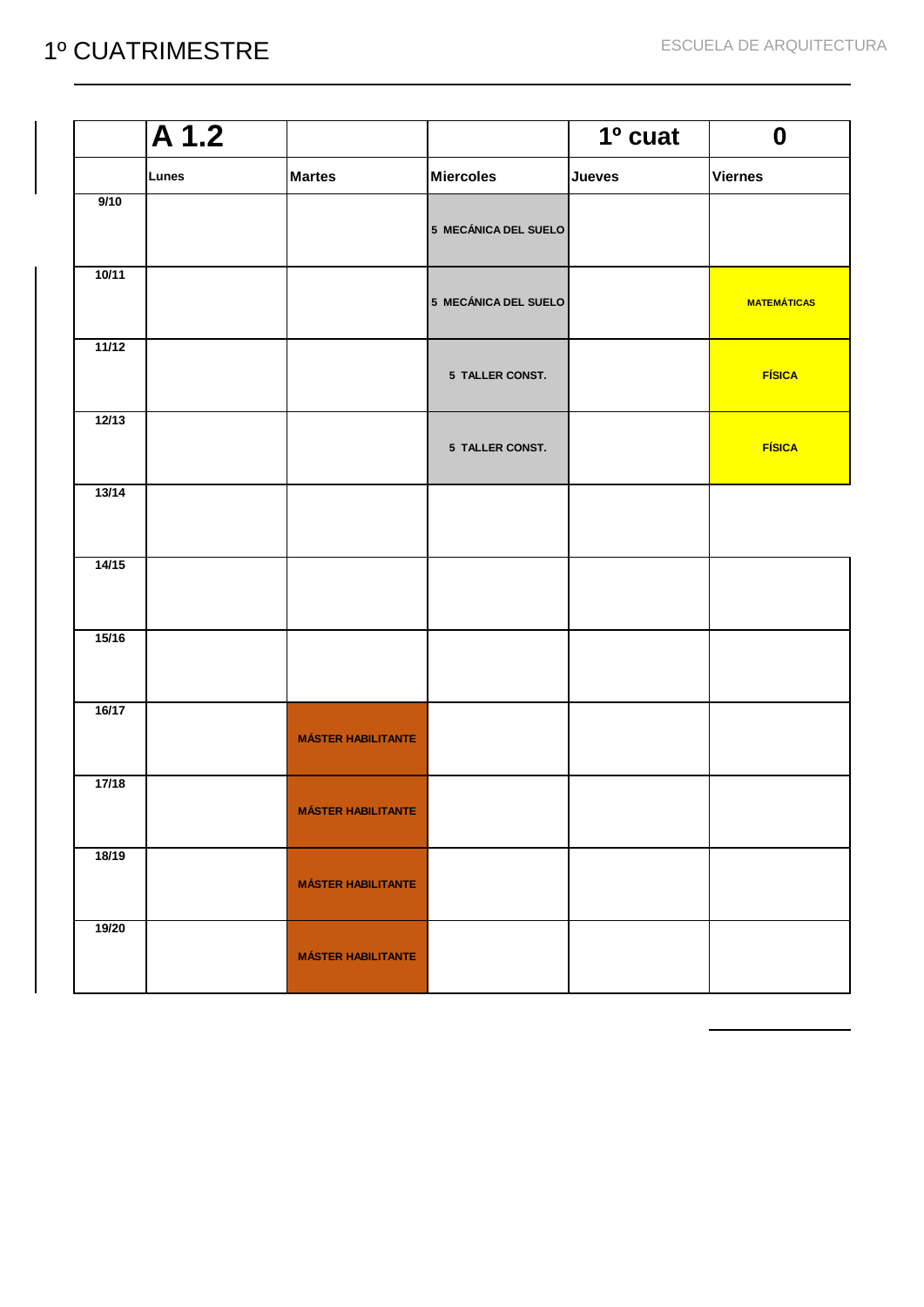|       | $\overline{A1.3}$    |                       |                                                                  | 1º cuat               | $\boldsymbol{0}$                               |
|-------|----------------------|-----------------------|------------------------------------------------------------------|-----------------------|------------------------------------------------|
|       | Lunes                | <b>Martes</b>         | <b>Miercoles</b>                                                 | <b>Jueves</b>         | <b>Viernes</b>                                 |
| 9/10  | <b>COMPOSICIÓN I</b> |                       | 5 TALLER CONST.                                                  |                       |                                                |
| 10/11 | <b>COMPOSICIÓN I</b> | 5 PROY. ARQUITEC. VII | 5 TALLER CONST.                                                  |                       |                                                |
| 11/12 | <b>CONST. ARQ. I</b> |                       | 5 PROY. ARQUITEC. VII 5 MECÁNICA DEL SUELO 5 PROY. ARQUITEC. VII |                       | <b>INSTALAC. ACONDICIONA-</b><br><b>MIENTO</b> |
| 12/13 | <b>CONST. ARQ. I</b> |                       | 5 PROY. ARQUITEC. VII 5 MECÁNICA DEL SUELO 5 PROY. ARQUITEC. VII |                       | <b>INSTALAC. ACONDICIONA-</b><br><b>MIENTO</b> |
| 13/14 |                      |                       |                                                                  | 5 PROY. ARQUITEC. VII | <b>ESTRUCT. II</b>                             |
| 14/15 |                      |                       |                                                                  |                       | <b>ESTRUCT. II</b>                             |
| 15/16 |                      |                       |                                                                  |                       |                                                |
| 16/17 | <b>MUPAAC</b>        | <b>MUPAAC</b>         | <b>MUPAAC</b>                                                    | <b>MUPAAC</b>         |                                                |
| 17/18 | <b>MUPAAC</b>        | <b>MUPAAC</b>         | <b>MUPAAC</b>                                                    | <b>MUPAAC</b>         |                                                |
| 18/19 | <b>MUPAAC</b>        | <b>MUPAAC</b>         | <b>MUPAAC</b>                                                    | <b>MUPAAC</b>         |                                                |
| 19/20 | <b>MUPAAC</b>        | <b>MUPAAC</b>         | <b>MUPAAC</b>                                                    | <b>MUPAAC</b>         |                                                |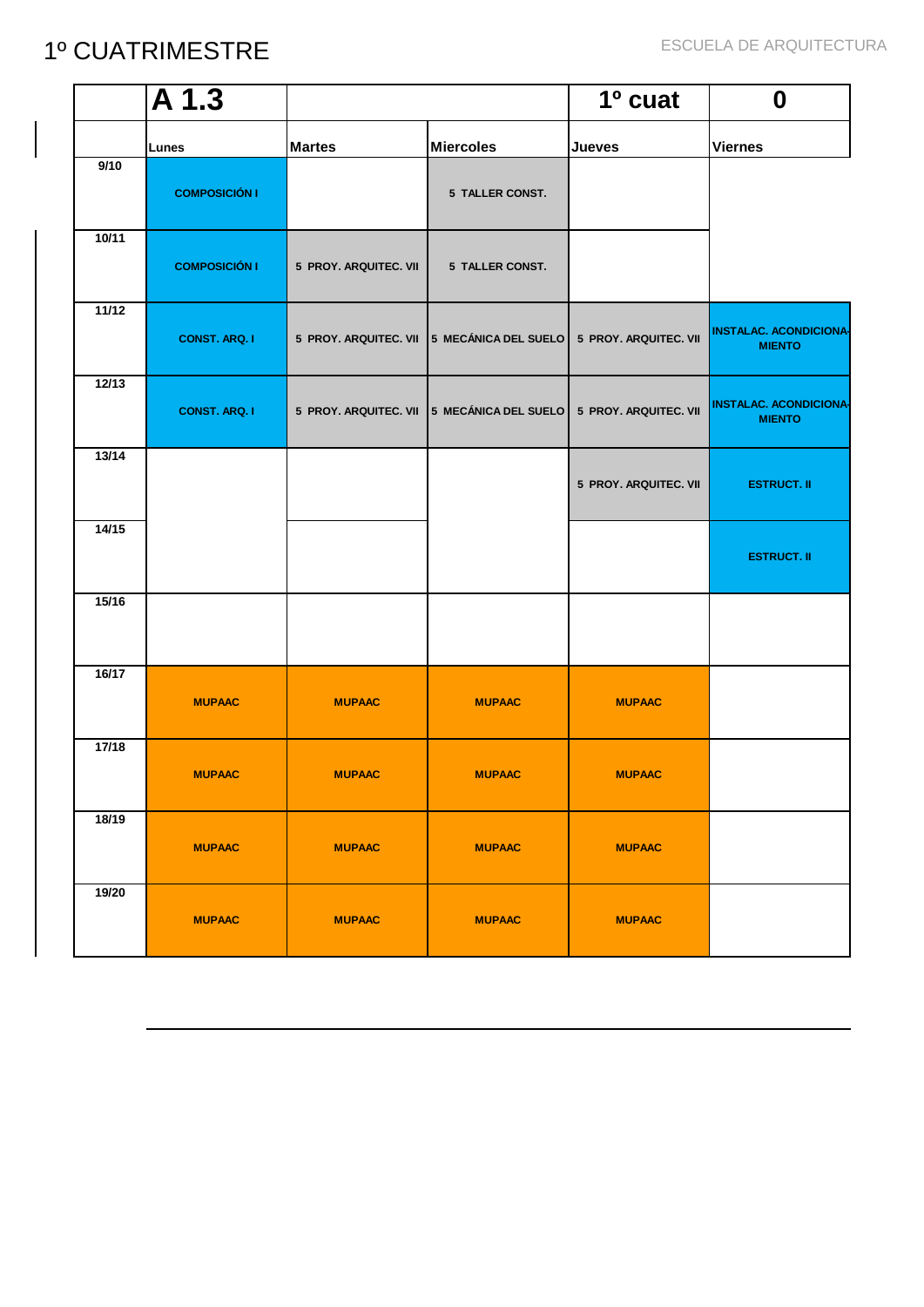|       |                           | <b>Iglesia B</b>      |                           | 1º cuat                   | $\boldsymbol{0}$    |
|-------|---------------------------|-----------------------|---------------------------|---------------------------|---------------------|
|       | Lunes                     | <b>Martes</b>         | <b>Miercoles</b>          | <b>Jueves</b>             | <b>Viernes</b>      |
| 9/10  |                           |                       |                           |                           |                     |
| 10/11 |                           | 5 PROY. ARQUITEC. VII | <b>PROY. ARQ. IV</b>      |                           |                     |
| 11/12 |                           | 5 PROY. ARQUITEC. VII | PROY. ARQ. IV             | 5 PROY. ARQUITEC. VII     |                     |
| 12/13 |                           | 5 PROY. ARQUITEC. VII | PROY. ARQ. IV             | 5 PROY. ARQUITEC. VII     |                     |
| 13/14 |                           |                       |                           | 5 PROY. ARQUITEC. VII     |                     |
| 14/15 |                           | INT. A LA CONST. (C)  |                           |                           |                     |
| 15/16 |                           | INT. A LA CONST. (C)  |                           |                           | T. DIBUJO II        |
| 16/17 | <b>MÁSTER HABILITANTE</b> | INT. A LA CONST. (D)  | <b>MÁSTER HABILITANTE</b> | <b>MÁSTER HABILITANTE</b> | <b>T. DIBUJO II</b> |
| 17/18 | <b>MÁSTER HABILITANTE</b> | INT. A LA CONST. (D)  | <b>MÁSTER HABILITANTE</b> | <b>MÁSTER HABILITANTE</b> | T. DIBUJO II        |
| 18/19 | <b>MÁSTER HABILITANTE</b> |                       | <b>MÁSTER HABILITANTE</b> | <b>MÁSTER HABILITANTE</b> | T. DIBUJO II        |
| 19/20 | <b>MÁSTER HABILITANTE</b> |                       | <b>MÁSTER HABILITANTE</b> | <b>MÁSTER HABILITANTE</b> |                     |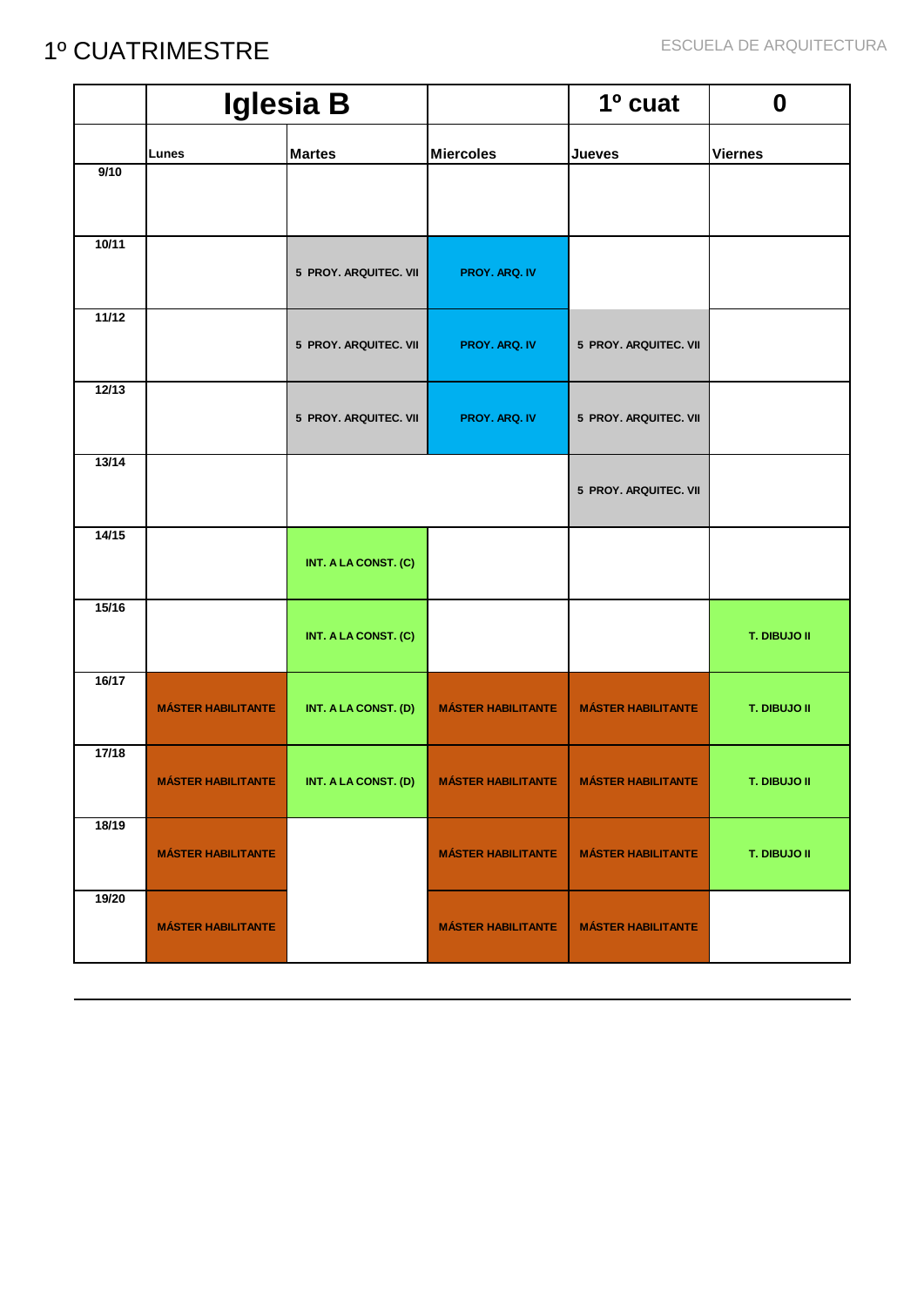|       | $\overline{A1.4}$ |                           |                                          |                              |                |
|-------|-------------------|---------------------------|------------------------------------------|------------------------------|----------------|
| $C1-$ | Lunes             | <b>Martes</b>             | <b>Miercoles</b>                         | <b>Jueves</b>                | <b>Viernes</b> |
|       |                   |                           |                                          |                              |                |
|       |                   |                           |                                          |                              |                |
|       |                   |                           |                                          |                              |                |
|       |                   |                           |                                          |                              |                |
|       |                   |                           |                                          |                              |                |
|       |                   |                           |                                          |                              |                |
|       |                   |                           |                                          |                              |                |
|       |                   | <b>MÁSTER HABILITANTE</b> | <b>Procesos Contemp.</b><br>Proyectación | <b>Const. Social Hábitat</b> |                |
|       |                   | <b>MÁSTER HABILITANTE</b> | <b>Procesos Contemp.</b><br>Proyectación | <b>Const. Social Hábitat</b> |                |
|       |                   | <b>MÁSTER HABILITANTE</b> | <b>Procesos Contemp.</b><br>Proyectación | <b>Const. Social Hábitat</b> |                |
| 19/20 |                   | <b>MÁSTER HABILITANTE</b> | <b>Procesos Contemp.</b><br>Proyectación | <b>Const. Social Hábitat</b> |                |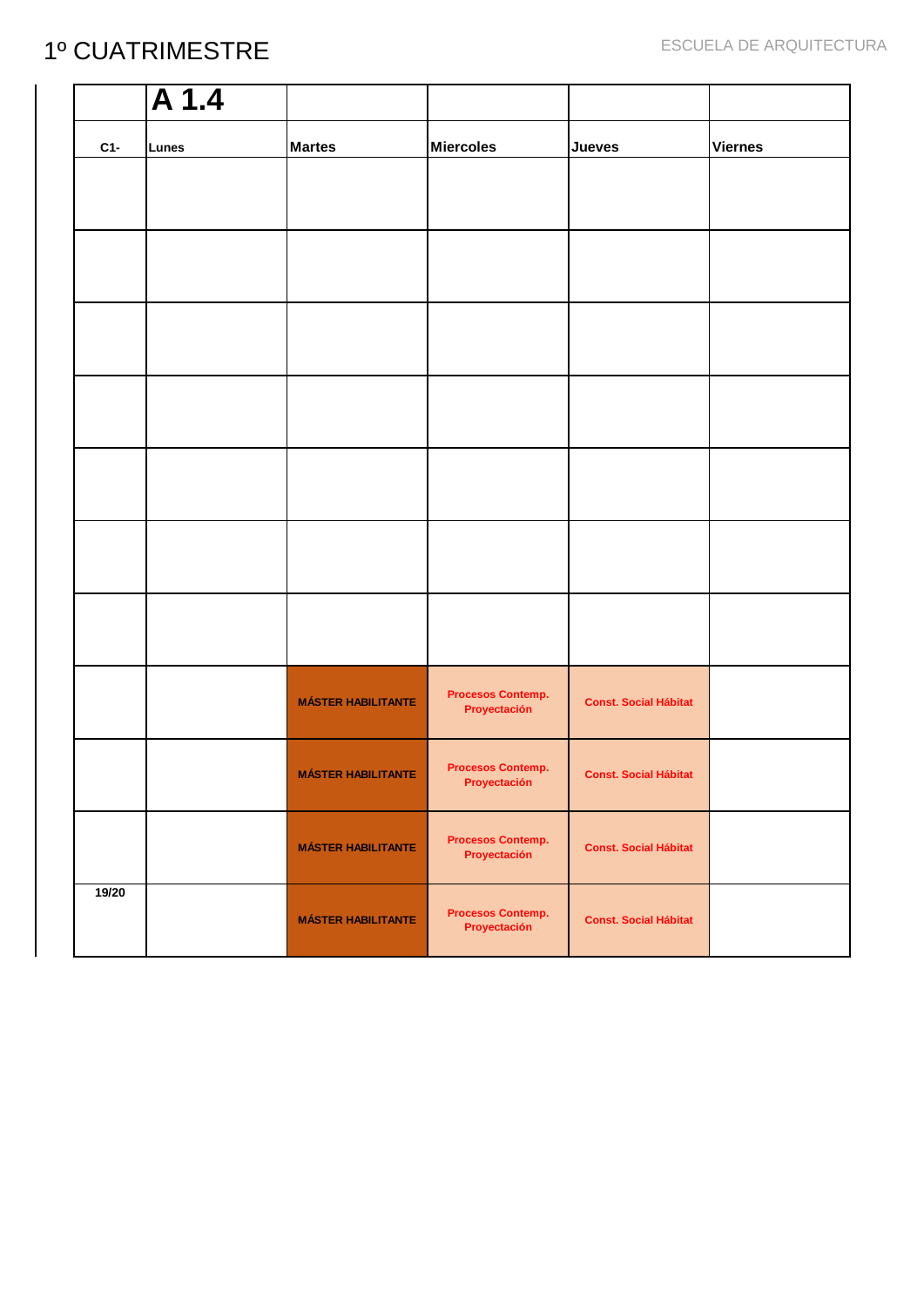|       | $\overline{A1.5}$ |                          |                                       | $1°$ cuat     | $\boldsymbol{0}$ |
|-------|-------------------|--------------------------|---------------------------------------|---------------|------------------|
| $C1-$ | <b>Lunes</b>      | <b>Martes</b>            | <b>Miercoles</b>                      | <b>Jueves</b> | <b>Viernes</b>   |
| 9/10  |                   |                          |                                       |               |                  |
| 10/11 |                   |                          |                                       |               |                  |
| 11/12 |                   |                          |                                       |               |                  |
| 12/13 |                   |                          |                                       |               |                  |
| 13/14 |                   |                          |                                       |               |                  |
| 14/15 |                   |                          |                                       |               |                  |
| 15/16 |                   |                          |                                       |               |                  |
| 16/17 |                   | <b>MÁSTER SECUNDARIA</b> | <b>MÁSTER SECUNDARIA</b>              |               |                  |
| 17/18 |                   |                          | MÁSTER SECUNDARIA   MÁSTER SECUNDARIA |               |                  |
| 18/19 |                   | <b>MÁSTER SECUNDARIA</b> | <b>MÁSTER SECUNDARIA</b>              |               |                  |
| 19/20 |                   |                          |                                       |               |                  |